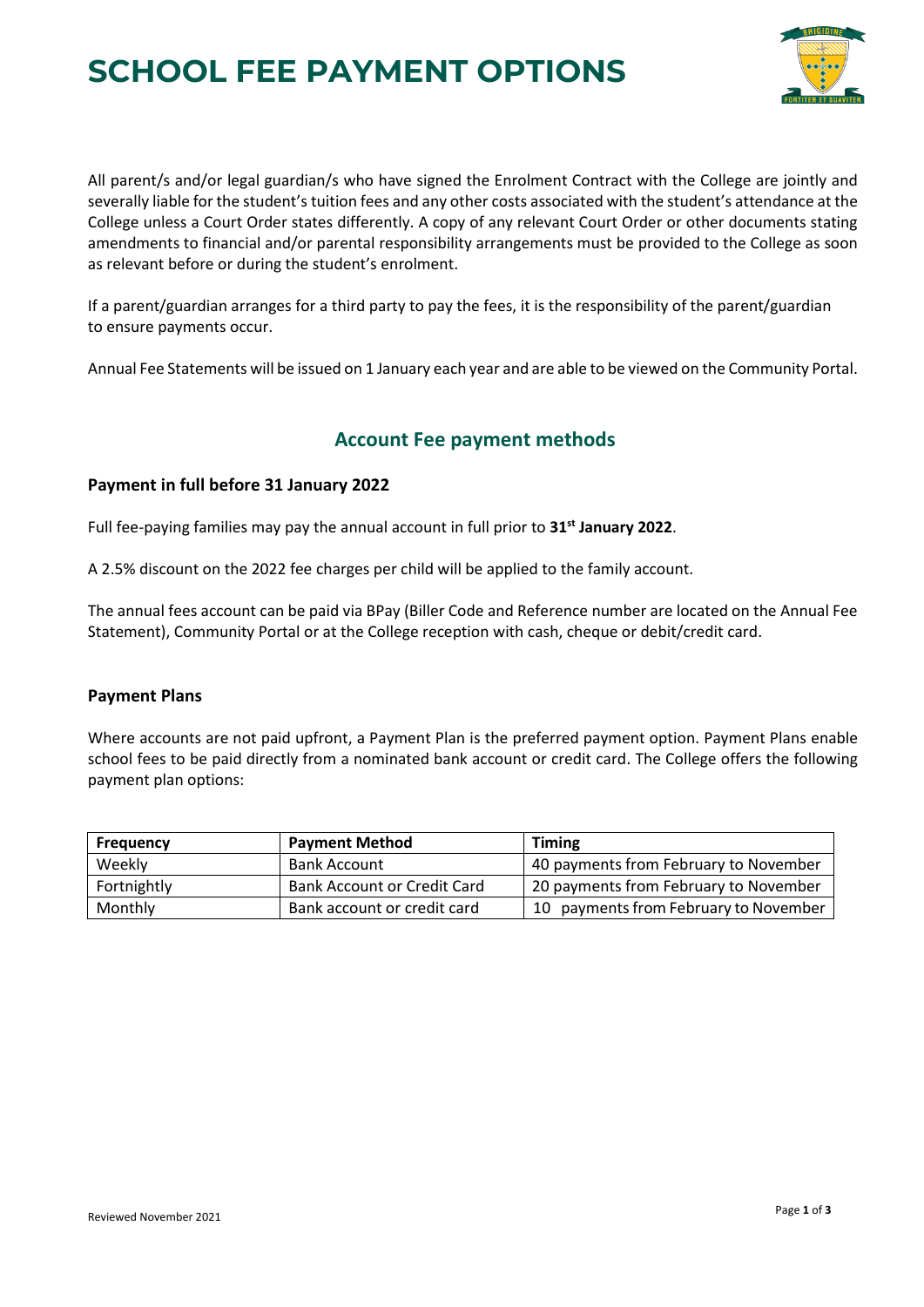



# **Payment Plan Dates**

#### **Weekly**

| <b>Start Date</b>       | <b>Finish Date</b> |
|-------------------------|--------------------|
| $\vert$ 4 February 2022 | 4 November 2022    |
| $11$ February 2022      | 11 November 2022   |

## **Fortnightly**

| <b>Start Date</b> | <b>Finish Date</b> |
|-------------------|--------------------|
| 4 February 2022   | 28 October 2022    |
| 11 February 2022  | 4 November 2022    |

#### **Monthly**

| <b>Start Date</b> | <b>Finish Date</b> |
|-------------------|--------------------|
| 4 February 2022   | 4 November 2022    |
| 11 February 2022  | 11 November 2022   |

#### **Direct Debit/Credit Card Payment Plan**

#### **New Families**

The Direct Debit Request and Agreement (DDR) or Authority for Recurrent Payment by Credit Card forms are also available on the Community Portal and the College website. Please complete, scan and return via email to the Finance Office a[t fees@brigidine.qld.edu.au](mailto:fees@brigidine.qld.edu.au) by 10 **December 2021**.

[Brigidine College Direct Debit Request \(DDR\) and Agreement](https://brigidine.qld.edu.au/wp-content/uploads/2021-Brigidine-DDR-and-Agreement.pdf)

[Brigidine College Authority for Recurrent Payment by Credit Card](https://brigidine.qld.edu.au/wp-content/uploads/ADF-2018-Brigidine-College-CC.pdf)

## **Existing Families**

Once the Direct Debit Request and Agreement (DDR) or Authority for Recurrent Payment by Credit Card has been established it will continue for the duration of the student's enrolment. Each year the College will advise in writing the new instalment rate.

Should parents/ guardians wish to change the payment plan, please contact the Finance Office via email at [fees@brigidine.qld.edu.au](mailto:fees@brigidine.qld.edu.au) **by 10 December 2021.**